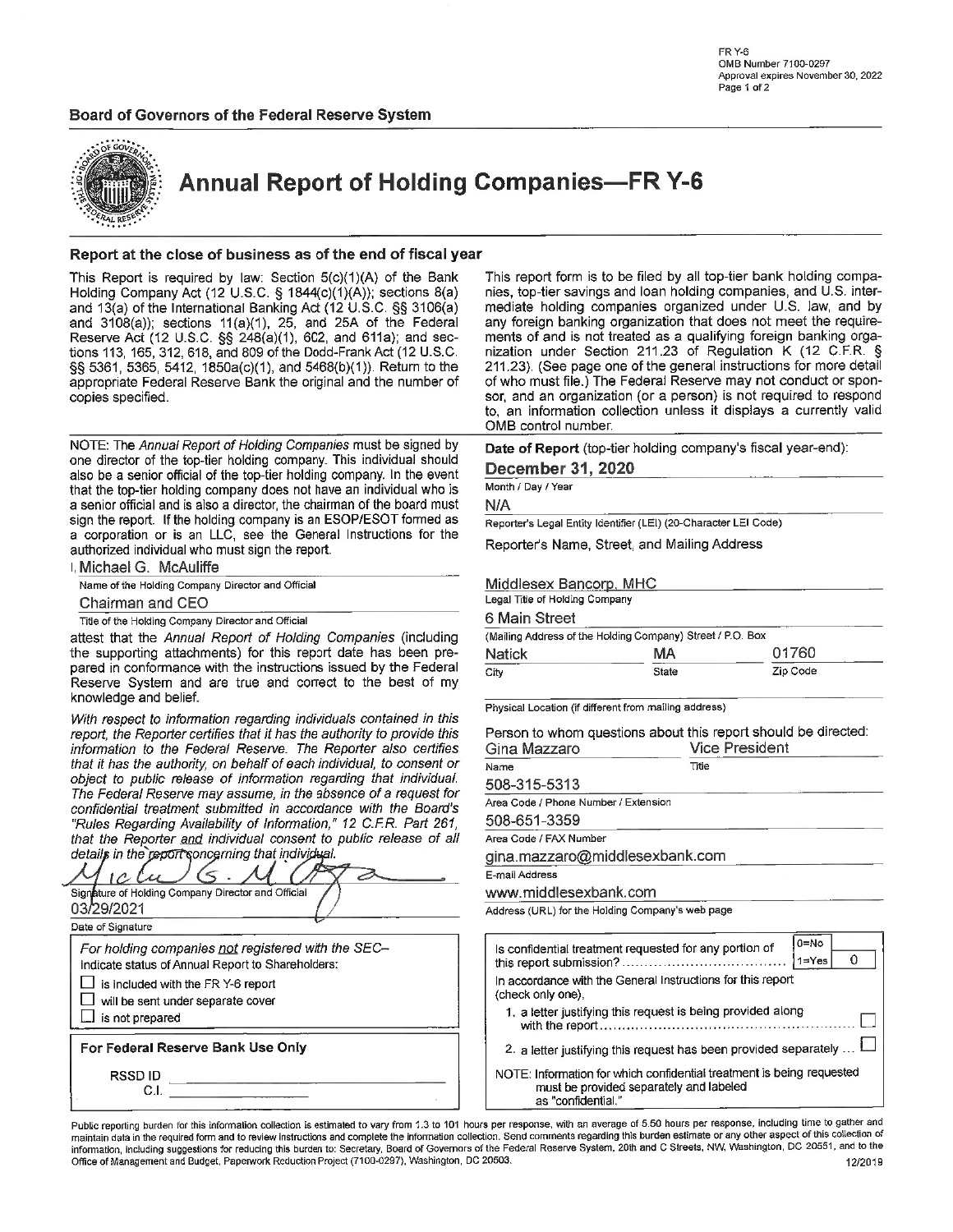# Form FR Y-6

## Middlesex Bancorp, MHC Natick, Massachusetts Fiscal Year Ending December 31, 2020

Report Item

- 1. The Bank Holding Company Annual Report
- 2.a. Organization Chart is included.
- 2.b. Domestic Branch Listing is included.
- 3. Securities Holders N/A
- 4. Insider report is included.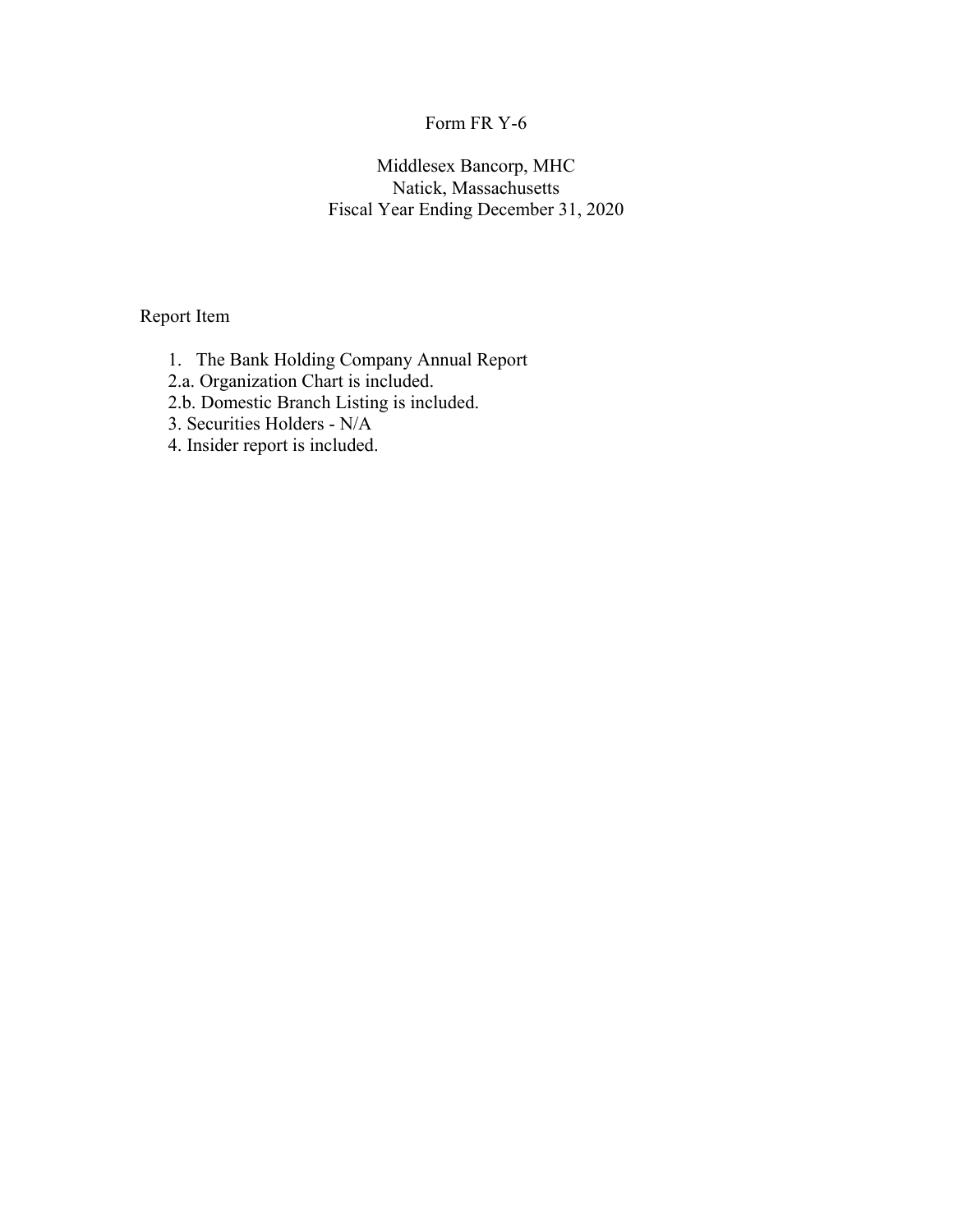Form FR Y-6 Middlesex Bancorp, MHC Natick, Massachusetts Fiscal Year Ending December 31, 2020



State of Incorporation is the State of Massachusetts unless otherwise noted LEI for Middlesex Savings Bank is VMDPCBOQ43W3PZTYZL93 LEI is not applicable for other entities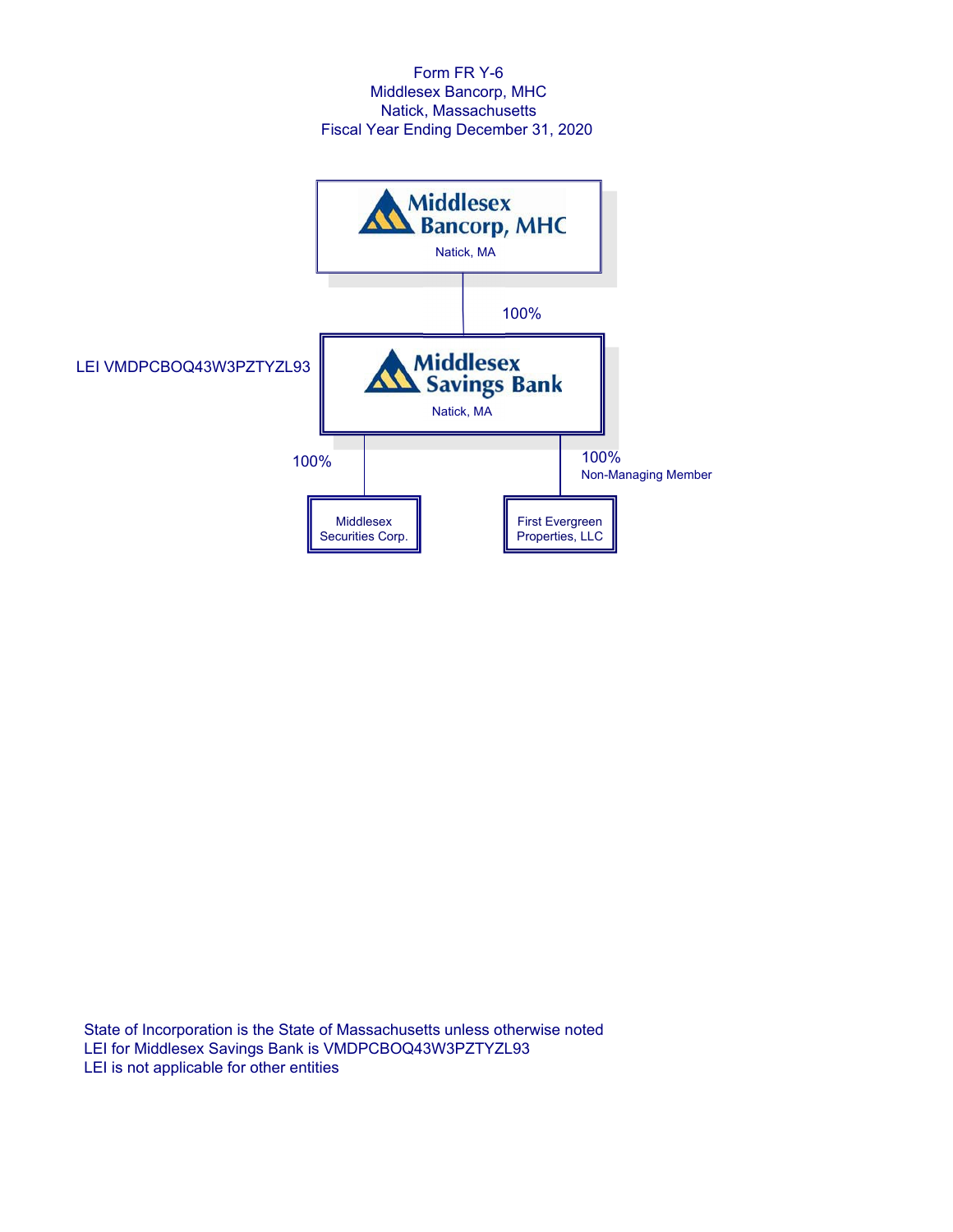## **Results**: A list of branches for your depository institution: MIDDLESEX SAVINGS BANK (ID\_RSSD: 888002).<br>This depository institution is held by MIDDLESEX BANCORP MHC (3932072) of NATICK, MA.

The data are as of 12/31/2020. Data reflects information that was received and processed through 01/05/2021.

|    | Data Action Effective Date Branch Service Type | Branch ID RSSD* Popular Name |                                          | <b>Street Address</b>        | City              | <b>State</b> | <b>Zip Code</b> | County           | Country                    |                     | FDIC UNINUM* Office Number* | <b>Head Office</b>     | Head Office ID RSSD* Comments |  |
|----|------------------------------------------------|------------------------------|------------------------------------------|------------------------------|-------------------|--------------|-----------------|------------------|----------------------------|---------------------|-----------------------------|------------------------|-------------------------------|--|
|    | Full Service (Head Office)                     |                              | 888002 MIDDLESEX SAVINGS BANK            | <b>MAIN ST</b>               | <b>NATICK</b>     | <b>MA</b>    | 01760           | MIDDLESEX        | UNITED STATES              | <b>Not Required</b> | <b>Not Required</b>         | MIDDLESEX SAVINGS BANK | 888002                        |  |
|    | <b>Full Service</b>                            |                              | 680701 ACTON BRANCH                      | 577 MASSACHUSETTS AVE        | <b>ACTON</b>      | MA           | 01720           | MIDDLESEX        | UNITED STATES              | Not Required        | <b>Not Required</b>         | MIDDLESEX SAVINGS BANK | 888002                        |  |
| OK | <b>Full Service</b>                            |                              | 180304 SHOPPING CENTER BRANCH            | 291 MAIN STREET              | <b>ACTON</b>      | MA           | 01720           | MIDDLESEX        | UNITED STATES              | Not Required        | <b>Not Required</b>         | MIDDLESEX SAVINGS BANK | 888002                        |  |
|    | <b>Full Service</b>                            |                              | 701606 ASHLAND BRANCH                    | W UNION ST                   | <b>ASHLAND</b>    | <b>MA</b>    | 01721           | MIDDLESEX        | <b>JNITED STATES</b>       | Not Required        | <b>Not Required</b>         | MIDDLESEX SAVINGS BANK | 888002                        |  |
|    | <b>Full Service</b>                            |                              | 3483761 GREAT ROAD BRANCH                | 186 GREAT ROAD               | <b>BEDFORD</b>    | MA           | 01730           | MIDDLESEX        | UNITED STATES              | Not Required        | <b>Not Required</b>         | MIDDLESEX SAVINGS BANK | 888002                        |  |
|    | <b>Full Service</b>                            |                              | 2822943 BELLINGHAM BRANCH                | 267 HARTFORD AVENUE          | <b>BELLINGHAM</b> | MA           | 02019           | <b>NORFOLK</b>   | UNITED STATES              | Not Required        | <b>Not Required</b>         | MIDDLESEX SAVINGS BANK | 888002                        |  |
|    | <b>Full Service</b>                            |                              | 3431025 BOXBOROUGH BRANCH                | 629 MASSACHUSETTS AVENUE     | <b>BOXBOROUGH</b> | <b>MA</b>    | 01719           | <b>MIDDLESEX</b> | <b>JNITED STATES</b>       | Not Required        | <b>Not Required</b>         | MIDDLESEX SAVINGS BANK | 888002                        |  |
|    | <b>Full Service</b>                            |                              | 749000 CONCORD BRANCH                    | 64 MAIN ST                   | CONCORD           | MA           | 01742           | MIDDLESEX        | UNITED STATES              | Not Required        | Not Required                | MIDDLESEX SAVINGS BANK | 888002                        |  |
|    | <b>Full Service</b>                            |                              | 856805 W CONCORD BRANCH                  | 208 MAIN ST                  | CONCORD           | MA           | 01742           | <b>MIDDLESEX</b> | <b>JNITED STATES</b>       | <b>Not Required</b> | Not Required                | MIDDLESEX SAVINGS BANK | 888002                        |  |
|    | <b>Full Service</b>                            |                              | 1891670 FRAMINGHAM BRANCH                | 899 EDGELL                   | <b>FRAMINGHAM</b> | <b>MA</b>    | 01701           | MIDDLESEX        | <b>JNITED STATES</b>       | Not Required        | <b>Not Required</b>         | MIDDLESEX SAVINGS BANK | 888002                        |  |
|    | <b>Full Service</b>                            |                              | 4124968 ROUTE 9 BRANCH                   | 598 WORCESTER ROAD           | <b>FRAMINGHAM</b> | MA           | 01702           | MIDDLESEX        | UNITED STATES              | <b>Not Required</b> | <b>Not Required</b>         | MIDDLESEX SAVINGS BANK | 888002                        |  |
|    | <b>Full Service</b>                            |                              | 1923580 FRANKLIN VILLAGE SHOPPING CENTER | 1000 FRANKLIN VILLAGE DRIVE  | <b>FRANKLIN</b>   | <b>MA</b>    | 02038           | <b>NORFOLK</b>   | UNITED STATES Not Required |                     | <b>Not Required</b>         | MIDDLESEX SAVINGS BANK | 888002                        |  |
|    | <b>Full Service</b>                            |                              | 2869715 GROTON BRANCH                    | 112 BOSTON ROAD              | <b>GROTON</b>     | MA           | 01450           | MIDDLESEX        | <b>JNITED STATES</b>       | Not Required        | <b>Not Required</b>         | MIDDLESEX SAVINGS BANK | 888002                        |  |
|    | <b>Full Service</b>                            |                              | 617604 HOLLISTON OFFICE                  | <b>830 WASHINGTON STR</b>    | <b>HOLLISTON</b>  | MA           | 01746           | MIDDLESEX        | UNITED STATES              | <b>Not Required</b> | <b>Not Required</b>         | MIDDLESEX SAVINGS BANK | 888002                        |  |
|    | <b>Full Service</b>                            |                              | 651402 HOPKINTON BRANCH                  | 10 MAIN STR                  | <b>HOPKINTON</b>  | <b>MA</b>    | 01748           | MIDDLESEX        | JNITED STATES Not Required |                     | <b>Not Required</b>         | MIDDLESEX SAVINGS BANK | 888002                        |  |
| OK | <b>Full Service</b>                            |                              | 5530940 HUDSON BRANCH                    | <b>17 BROAD STREET</b>       | <b>HUDSON</b>     | MA           | 01760           | <b>MIDDLESEX</b> | UNITED STATES              | Not Required        | <b>Not Required</b>         | MIDDLESEX SAVINGS BANK | 888002                        |  |
|    | <b>Full Service</b>                            |                              | 2947529 LITTLETON BRANCH                 | 308 GREAT ROAD               | LITTLETON         | MA           | 01460           | MIDDLESEX        | <b>JNITED STATES</b>       | <b>Not Required</b> | <b>Not Required</b>         | MIDDLESEX SAVINGS BANK | 888002                        |  |
|    | <b>Full Service</b>                            |                              | 681203 MAYNARD BRANCH                    | 17 NASON ST                  | MAYNARD           | MA           | 01754           | <b>MIDDLESEX</b> | UNITED STATES Not Required |                     | <b>Not Required</b>         | MIDDLESEX SAVINGS BANK | 888002                        |  |
|    | <b>Full Service</b>                            |                              | 1003400 POWDER MILL BRANCH               | <b>2 POWDER MILL ROAD</b>    | MAYNARD           | <b>MA</b>    | 01754           | MIDDLESEX        | UNITED STATES              | Not Required        | <b>Not Required</b>         | MIDDLESEX SAVINGS BANK | 888002                        |  |
|    | <b>Full Service</b>                            |                              | 3431034 MEDFIELD BRANCH                  | <b>495 MAIN STREET</b>       | MEDFIELD          | MA           | 02052           | <b>NORFOLK</b>   | UNITED STATES              | <b>Not Required</b> | <b>Not Required</b>         | MIDDLESEX SAVINGS BANK | 888002                        |  |
|    | <b>Full Service</b>                            |                              | 760108 MEDWAY MAIN STREET BRANCH         | 81 MAIN ST                   | <b>MEDWAY</b>     | MA           | 02053           | NORFOLK          | UNITED STATES Not Required |                     | <b>Not Required</b>         | MIDDLESEX SAVINGS BANK | 888002                        |  |
| OK | <b>Full Service</b>                            |                              | 1223909 MILLISTON ROAD BRANCH            | <b>36A MILLISTON ROAD</b>    | <b>MILLIS</b>     | <b>MA</b>    | 02054           | <b>NORFOLK</b>   | UNITED STATES              | Not Required        | <b>Not Required</b>         | MIDDLESEX SAVINGS BANK | 888002                        |  |
|    | <b>Full Service</b>                            |                              | 3160259 CHESTNUT STREET BRANCH           | 50 CHESTNUT STREET           | NEEDHAM           | MA           | 02492           | <b>NORFOL</b>    | UNITED STATES              | Not Required        | Not Required                | MIDDLESEX SAVINGS BANK | 888002                        |  |
|    | <b>Full Service</b>                            |                              | 4901404 SHERBORN BRANCH                  | 31 N. MAIN STREET            | <b>SHERBORN</b>   | MA           | 01770           | <b>MIDDLESEX</b> | UNITED STATES              | <b>Not Required</b> | <b>Not Required</b>         | MIDDLESEX SAVINGS BANK | 888002                        |  |
|    | <b>Full Service</b>                            |                              | 2701150 SOUTHBOROUGH BRANCH              | <b>162 CORDAVILLE ROAD</b>   | SOUTHBOROUGH      | MA           | 01772           | <b>WORCEST</b>   | <b>UNITED STATES</b>       | Not Required        | <b>Not Required</b>         | MIDDLESEX SAVINGS BANK | 888002                        |  |
|    | <b>Full Service</b>                            |                              | 3820450 SUDBURY BRANCH                   | 454 BOSTON POST ROAD         | <b>SUDBURY</b>    | MA           | 01776           | <b>MIDDLESEX</b> | <b>JNITED STATES</b>       | <b>Not Required</b> | Not Required                | MIDDLESEX SAVINGS BANK | 888002                        |  |
|    | <b>Full Service</b>                            |                              | 5046870 WALPOLE BRANCH                   | <b>657 MAIN STREET</b>       | WALPOLE           | MA           | 02081           | NORFOLK          | UNITED STATES              | <b>Not Required</b> | <b>Not Required</b>         | MIDDLESEX SAVINGS BANK | 888002                        |  |
| OK | <b>Full Service</b>                            |                              | 952707 WAYLAND BRANCH                    | <b>150 COMMONWEALTH ROAD</b> | WAYLAND           | MA           | 01778           | MIDDLESE>        | UNITED STATES              | Not Required        | <b>Not Required</b>         | MIDDLESEX SAVINGS BANK | 888002                        |  |
|    | <b>Full Service</b>                            |                              | 4516929 WAYLAND CENTER BRANCH            | 1 ANDREW AVENUE              | WAYLAND           | <b>MA</b>    | 01778           | MIDDLESEX        | <b>JNITED STATES</b>       | <b>Not Required</b> | <b>Not Required</b>         | MIDDLESEX SAVINGS BANK | 888002                        |  |
| OK | <b>Full Service</b>                            |                              | 2531487 WELLESLEY BRANCH                 | 278 WASHINGTON STREET        | WELLESLEY         | MA           | 02481           | <b>NORFOLK</b>   | UNITED STATES              | Not Required        | <b>Not Required</b>         | MIDDLESEX SAVINGS BANK | 888002                        |  |
| ОК | <b>Full Service</b>                            |                              | 764704 WESTFORD BRANCH                   | <b>160 LITTLETON RD</b>      | WESTFORD          | MA           | 01886           | MIDDLESEX        | UNITED STATES Not Required |                     | Not Required                | MIDDLESEX SAVINGS BANK | 888002                        |  |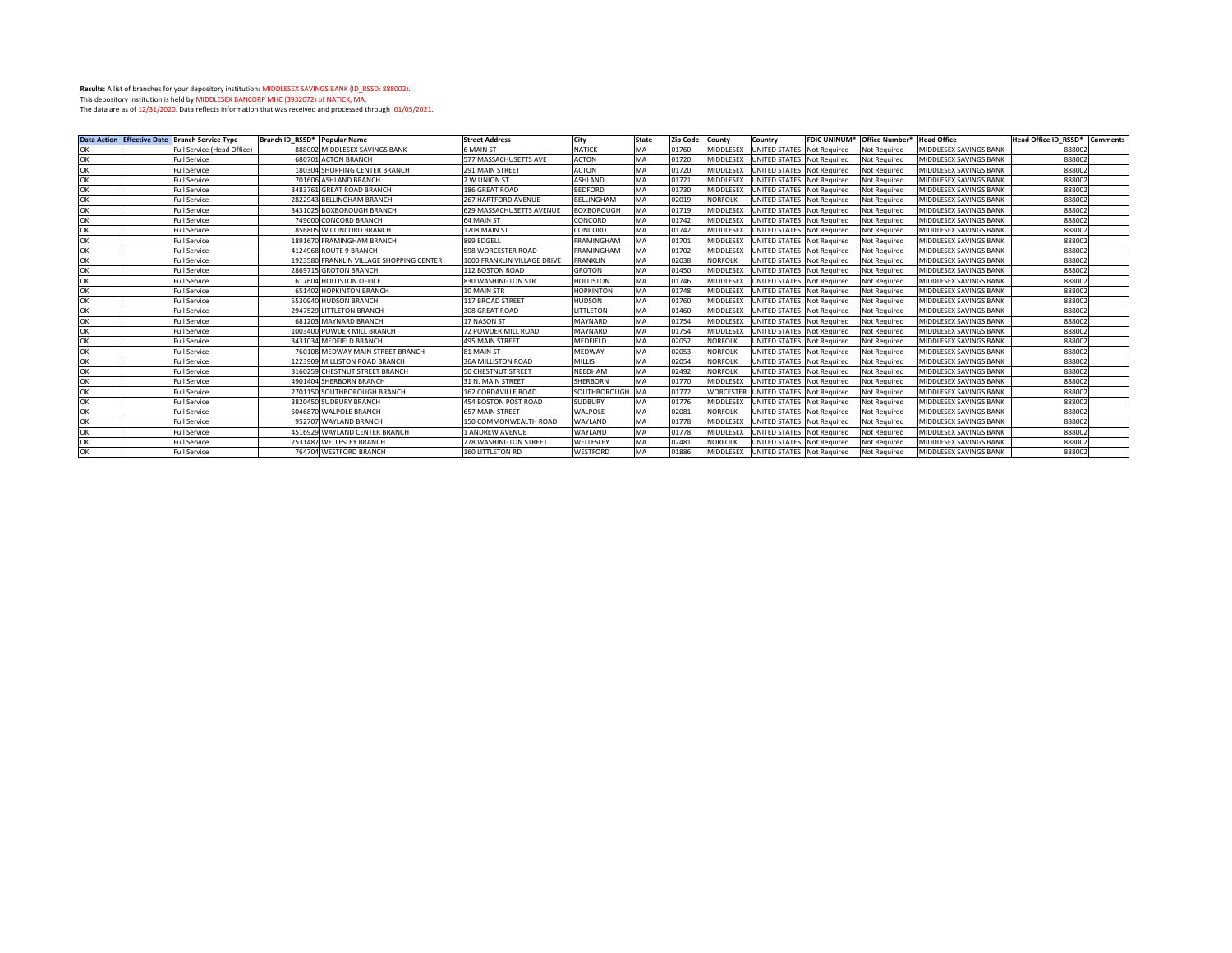#### **Form FR Y-6 Middlesex Bancorp, MHC Fiscal Year Ending December 31, 2020**

#### **Report Item 4: Insiders**

**(1), (2), (3)(a,b,c), and (4)(a,b,c)**

| (1)<br>Name,<br>City, State,<br>Country | (2)<br>Principal<br>Occupation if other<br>than with Bank<br><b>Holding Company</b> | (3)(a)<br><b>Title &amp; Position</b><br>with Bank Holding<br>Company | (3)(b)<br><b>Title &amp; Position</b><br>with Subsidiaries<br>(include names<br>of subsidiaries) | (3)(c)<br><b>Title &amp; Position</b><br>with Other<br><b>Businesses</b><br>(include names<br>of other<br>businesses) | (4)(a)<br>Percentage of<br><b>Voting Shares in</b><br><b>Bank Holding</b><br>Company | (4)(b)<br>Percentage of<br><b>Voting Shares in</b><br><b>Subsidiaries</b><br>(include names<br>of subsidiaries) | (4)(c)<br>List names of<br>other companies<br>(include partnerships)<br>if 25% or more of<br>voting securities are<br>held. (list names of companies<br>and percentage of voting<br>securities held) |
|-----------------------------------------|-------------------------------------------------------------------------------------|-----------------------------------------------------------------------|--------------------------------------------------------------------------------------------------|-----------------------------------------------------------------------------------------------------------------------|--------------------------------------------------------------------------------------|-----------------------------------------------------------------------------------------------------------------|------------------------------------------------------------------------------------------------------------------------------------------------------------------------------------------------------|
| Peter M. Burke<br>Natick, Ma            | Developer<br><b>Real Estate Broker</b>                                              | Trustee                                                               | Director<br>Middlesex Savings Bank                                                               | <b>McB LLC Partner</b>                                                                                                | N/A                                                                                  | N/A                                                                                                             | McB LLC 50%<br>Navy Yard Realty Trust 50%<br>Thula Thula Realty Trust 25%                                                                                                                            |
| Arthur J. Chaves<br>Natick, MA          | Accountant                                                                          | Trustee                                                               | Director<br>Middlesex Savings Bank                                                               | Treasurer/COO Coan, Inc.                                                                                              | N/A                                                                                  | N/A                                                                                                             | N/A                                                                                                                                                                                                  |
| Arthur B. Fair III<br>Natick, MA        | Insurance Agent                                                                     | Trustee                                                               | <b>Director</b><br>Middlesex Savings Bank                                                        | President Fair & Yeager<br>Insurance Agency, Inc.                                                                     | N/A                                                                                  | N/A                                                                                                             | Fair & Yeager Insurance Agency<br>100%                                                                                                                                                               |
| Carolyn Hatch Flood<br>Concord, MA      | Manager                                                                             | Trustee                                                               | Director<br>Middlesex Savings Bank                                                               | Mass Audubon Drumlin Farm Wildlife<br>Sanctuary                                                                       | N/A                                                                                  | N/A                                                                                                             | N/A                                                                                                                                                                                                  |
| Donna M. Gallo<br>Natick, MA            | Professor                                                                           | Trustee                                                               | Director<br>Middlesex Savings Bank                                                               | <b>Clark University</b>                                                                                               | N/A                                                                                  | N/A                                                                                                             | N/A                                                                                                                                                                                                  |
| Paul J. Gerry, Jr.<br>Natick, MA        | CPA                                                                                 | Trustee                                                               | Director<br>Middlesex Savings Bank                                                               | Partner<br>Gray, Gray, Gray CPAs                                                                                      | N/A                                                                                  | N/A                                                                                                             | Gray Equity Management 16.67%<br>Gray, Gray, & Gray, LLP 12.5%                                                                                                                                       |
| Kenneth C. A. Isaacs<br>Lincoln, MA     | <b>Investment Advisor</b>                                                           | Trustee                                                               | Director<br>Middlesex Savings Bank                                                               | <b>Investment Advisor</b><br>Massachusetts Finance Group                                                              | N/A                                                                                  | N/A                                                                                                             | Massachusetts Finance Group 100%                                                                                                                                                                     |
| Kelly A. Kober<br>Medway, MA            | Food Broker                                                                         | Trustee                                                               | Director<br>Middlesex Savings Bank                                                               | Director of Customer Svc & Administration<br>Old Colony Foods, Inc.                                                   | N/A                                                                                  | N/A                                                                                                             | N/A                                                                                                                                                                                                  |
| Brian D. Lanigan<br>Concord, MA         | Retired                                                                             | Trustee                                                               | Director<br>Middlesex Savings Bank                                                               | N/A                                                                                                                   | N/A                                                                                  | N/A                                                                                                             | N/A                                                                                                                                                                                                  |
| Michael G. McAuliffe<br>Framingham, MA  | N/A                                                                                 | Chairman, President & CEO                                             | Chairman, President & CEO<br>Middlesex Savings Bank                                              | N/A                                                                                                                   | N/A                                                                                  | N/A                                                                                                             |                                                                                                                                                                                                      |
| Richard M. Presti<br>Sudbury, MA        | <b>Real Estate Advisor</b>                                                          | Trustee                                                               | Director<br>Middlesex Savings Bank                                                               | President<br>Chapel Partners, Inc.                                                                                    | N/A                                                                                  | N/A                                                                                                             | Domus, LLC 100%<br>160 Lincoln Road LLC 100%<br>66 Commonwealth Ave LLC 100%<br>168 Ayer Road LLC 100%<br>Stonehouse Nominee Trust 100%<br>7 Mill Street LLC 100%                                    |
| lan E. Rubin<br>Wayland, MA             | Consultant                                                                          | Trustee                                                               | Director<br>Middlesex Savings Bank                                                               | Forrester - Solutions Partner                                                                                         | N/A                                                                                  | N/A                                                                                                             | N/A                                                                                                                                                                                                  |
| Sean F. Burke<br>Townsend, MA           | N/A                                                                                 | <b>Executive Vice President</b><br>Chief Technology Officer           | <b>Executive Vice President</b><br>Chief Technology Officer<br>Middlesex Savings Bank            | N/A                                                                                                                   | N/A                                                                                  | N/A                                                                                                             | N/A                                                                                                                                                                                                  |